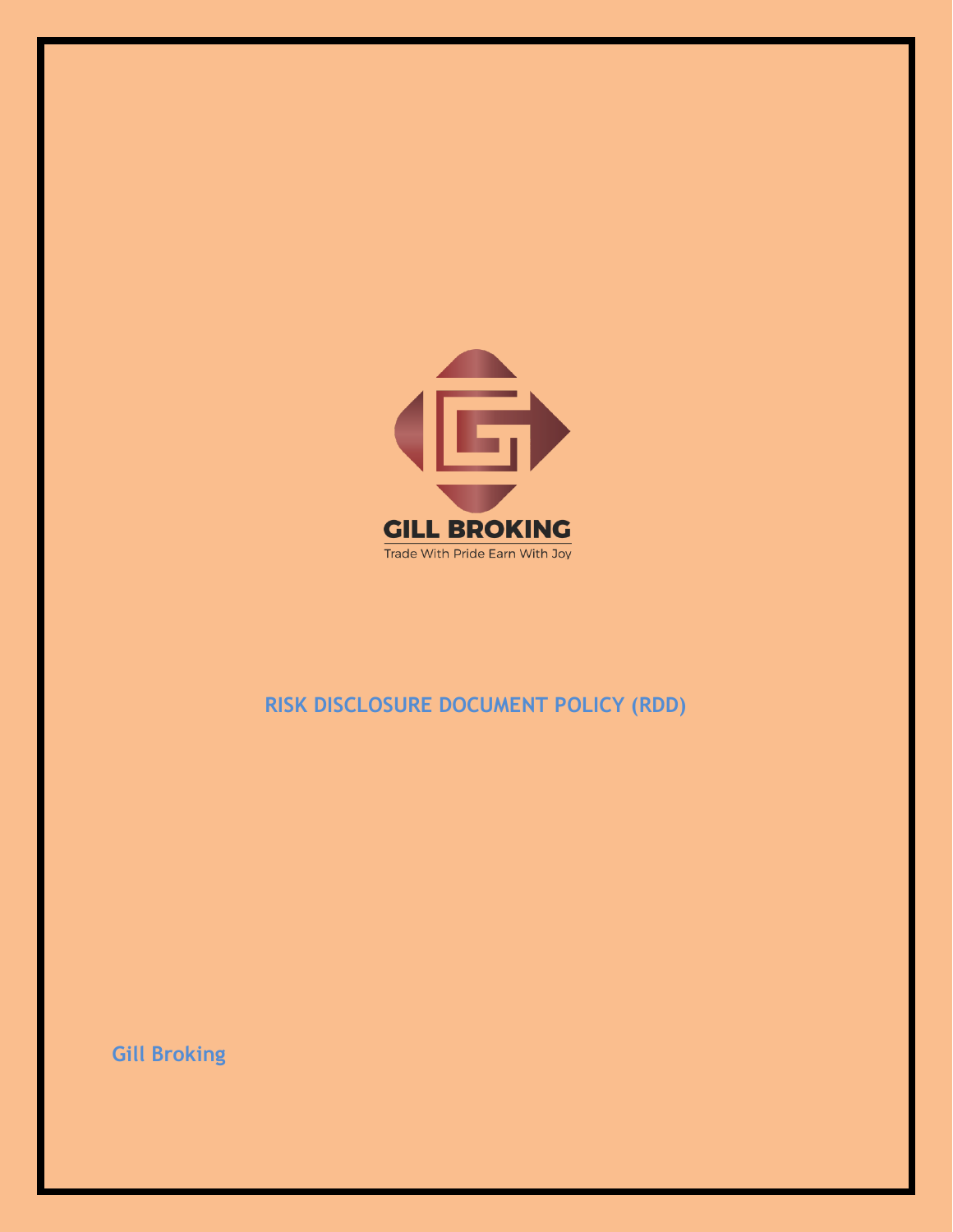### **RISK DISCLOSURE DOCUMENT POLICY**

The Exchange does not expressly or impliedly, guarantee nor make any representation concerning the completeness, the adequacy or accuracy of this disclosure documents nor has the Exchange endorsed or passed any merits of participating in the Derivatives market/trading. This brief statement does not disclose all of the risks and other significant aspects of trading. You should, therefore, study derivatives trading carefully before becoming involved in it.

In the light of the risks involved, you should undertake transactions only if you understand the nature of the contractual relationship into which you are entering and the extent of your exposure to risk.

You must know and appreciate that investment in futures contracts/ derivatives or other instruments traded on the Stock Exchange(s), which have varying element of risk, is generally not an appropriate avenue for someone of limited resources/ limited investment and/ or trading experience and low risk tolerance. You should, therefore, carefully consider whether such trading is suitable for you in the light of your financial condition. In case, you trade on the Exchange and suffer adverse consequences or loss, you shall be solely responsible for the same and the Exchange shall not be responsible, in any manner whatsoever, for the same and it will not be open for you to take the plea that no adequate disclosure regarding the risks involved was made or that you were not explained the full risk involved by the concerned member. The Client shall be solely responsible for the consequences and no contract can be rescinded on that account.

You must acknowledge and accept that there can be no guarantee of profits or no exception from losses while executing orders for purchase and/or sale of a derivatives being traded on the Exchange.

It must be clearly understood by you that your dealings on the Exchange through a member shall be subject to your fulfilling certain formalities set out by the member, which may, inter alia, include your filing the know your client form and are subject to Rules, Byelaws and Business Rules of the Exchange guidelines prescribed by SEBI from time to time and circulars as may be issued by the Exchange from time to time.

The Exchange does not provide or purport to provide any advice and shall not be liable to any person who enters into any business relationship with any member of the Exchange and/ or third party based on any information contained in this document. Any information contained in this document must not be construed as business advice/investment advice. No consideration to trade should be made without thoroughly understanding and reviewing the risks involved in such trading. If you are unsure, you must seek professional advice on the same.

In considering whether to trade, you should be aware of or must get acquainted with the following:-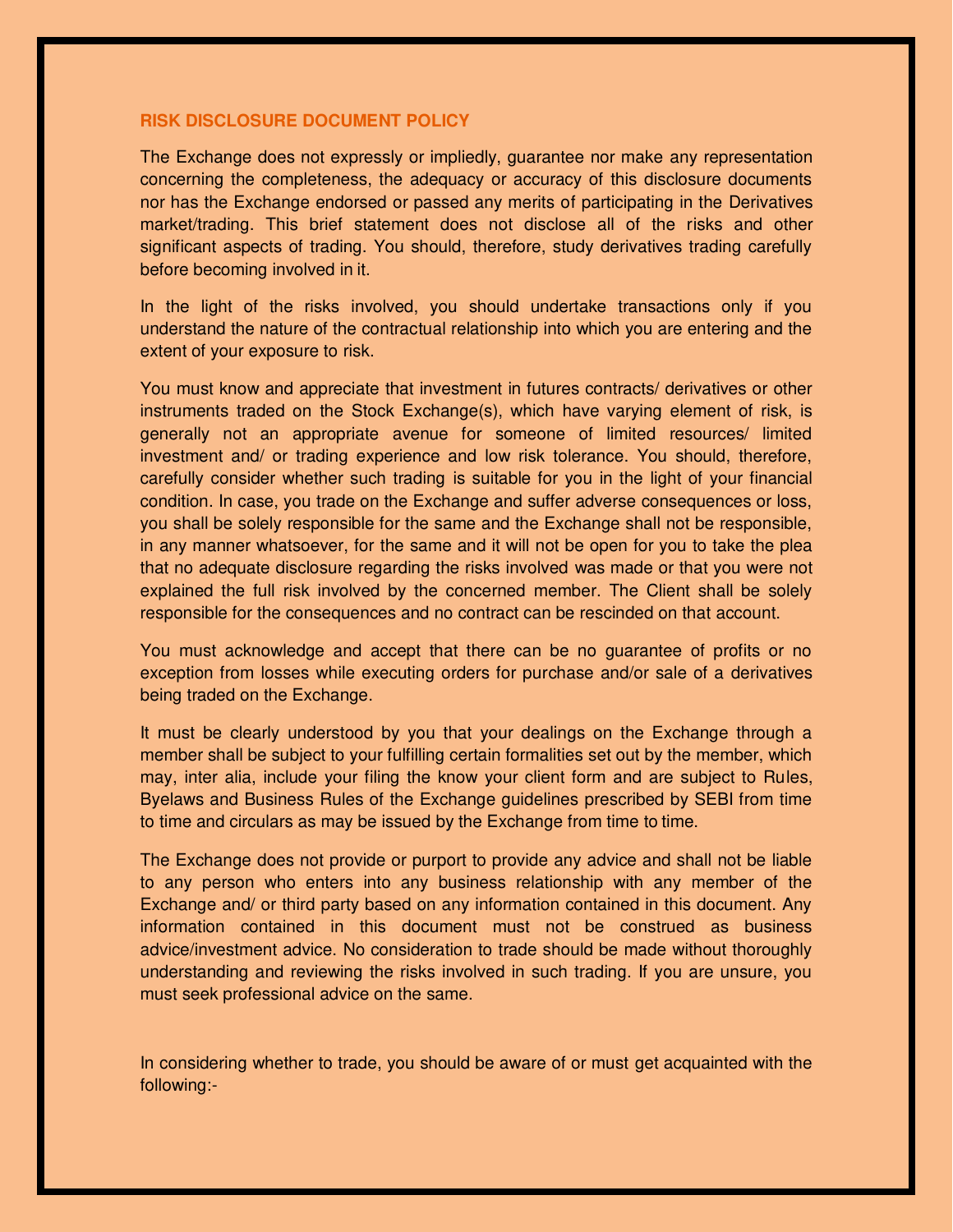# **1. Basic Risks involved in the trading of Security/Commodity Futures Contracts and other Security/Derivatives Instruments on the Exchange.**

## **i. Risk of Higher Volatility**

Volatility refers to the dynamic changes in price that security/derivative contracts undergo when trading activity continues on the Stock Exchange. Generally, higher the volatility of a securities/commodity derivatives contract, greater is its price swings. There may be normally greater volatility in thinly traded securities/commodity derivatives contracts than in actively traded securities/commodities contracts. As a result of volatility, your order may only be partially executed or not executed at all, or the price at which your order got executed may be substantially different from the last traded price or change substantially thereafter, resulting in real losses.

### **ii. Risk of Lower Liquidity**

- a) Liquidity refers to the ability of market participants to buy and/ or sell security/ derivative contract expeditiously at a competitive price and with minimal price difference. Generally, it is assumed that more the number of orders available in a market, greater is the liquidity. Liquidity is important because with greater liquidity, it is easier for investors to buy and/ or sell security/derivatives contracts swiftly and with minimal price difference and as a result, investors are more likely to pay or receive a competitive price for security/derivative contracts purchased or sold. There may be a risk of lower liquidity in some security/derivative contracts as compared to active security/derivative contracts. As a result, your order may only be partially executed, or may be executed with relatively greater price difference or may not be executed at all.
- b) Buying/ Selling without intention of giving and/ or taking delivery of certain securities may also result into losses, because in such a situation, security/ derivative contracts may have to be squared-off at a low/ high prices, compared to the expected price levels, so as not to have any obligation to deliver/ receive such security/derivative contracts.

#### **iii. Risk of Wider Spreads**

Spread refers to the difference in best buy price and best sell price. It represents the differential between the price of buying a security/derivative and immediately selling it or vice versa. Lower liquidity and higher volatility may result in wider than normal spreads for less liquid or illiquid security/derivatives contracts. This in turn will hamper better price formation.

#### **iv. Risk-reducing orders**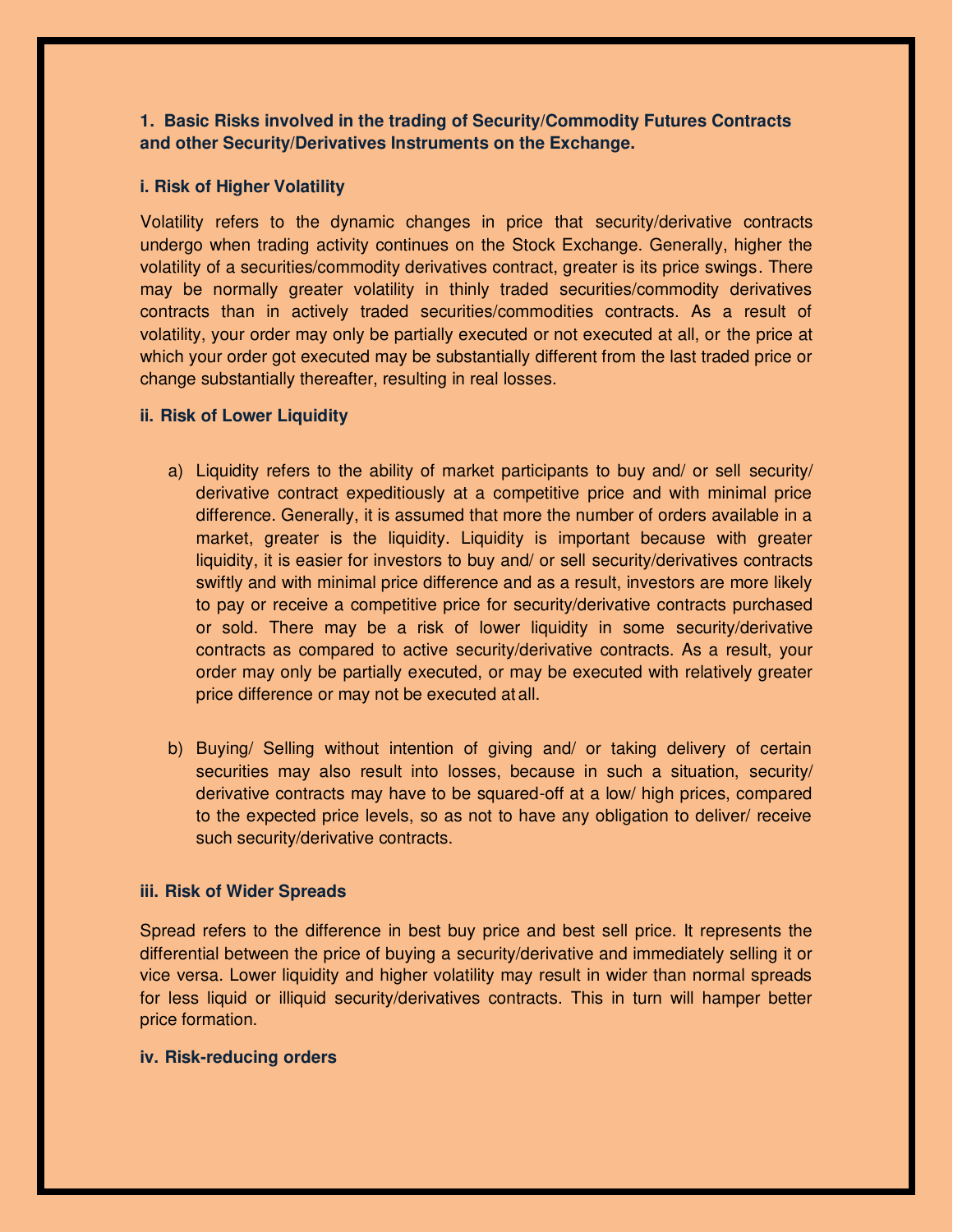- a) Most of the Exchanges have a facility for investors to place "limit orders", "stop loss orders" etc. Placing of such orders (e.g. "stop loss" orders or "limit" orders) which are intended to limit losses to certain amounts may not be effective many a time because rapid movement in market conditions may make it impossible to execute such orders.
- b) A "market" order will be executed promptly, subject to availability of orders on opposite side, without regard to price and that while the customer may receive a prompt execution of a "market" order, the execution may be at available prices of outstanding orders, which satisfy the order quantity, on price time priority. It may be understood that these prices may be significantly different from the last traded price or the best price in that security/derivatives contract.
- c) A "limit" order will be executed only at the "limit" price specified for the order or a better price. However, while the client received price protection, there is a possibility that the order may not be executed at all.
- d) A stop loss order is generally placed "away" from the current price of a security/derivatives contract, and such order gets activated if and when the contract reaches, or trades through, the stop price. Sell stop orders are entered ordinarily below the current price, and buy stop orders are entered ordinarily above the current price. When the contract approaches pre-determined price, or trades through such price, the stop loss order converts to a market/limit order and is executed at the limit or better. There is no assurance therefore that the limit order will be executable since a contract might penetrate the pre-determined price, in which case, the risk of such order not getting executed arises, just as with a regular limit order.

## **v. Risk of News Announcements**

a) Traders/Manufacturers make news announcements that may impact the price of the stock/ derivatives contracts. These announcements may occur during trading and when combined with lower liquidity and higher volatility may suddenly cause an unexpected positive or negative movement in the price of the security/derivatives contract.

# **vi. Risk of Rumours**

b) Rumours about companies/currencies at times float in the market through word of mouth, newspaper, websites or news agencies, etc., the investors should be wary of and should desist from acting on rumours.

### **vii. System Risk**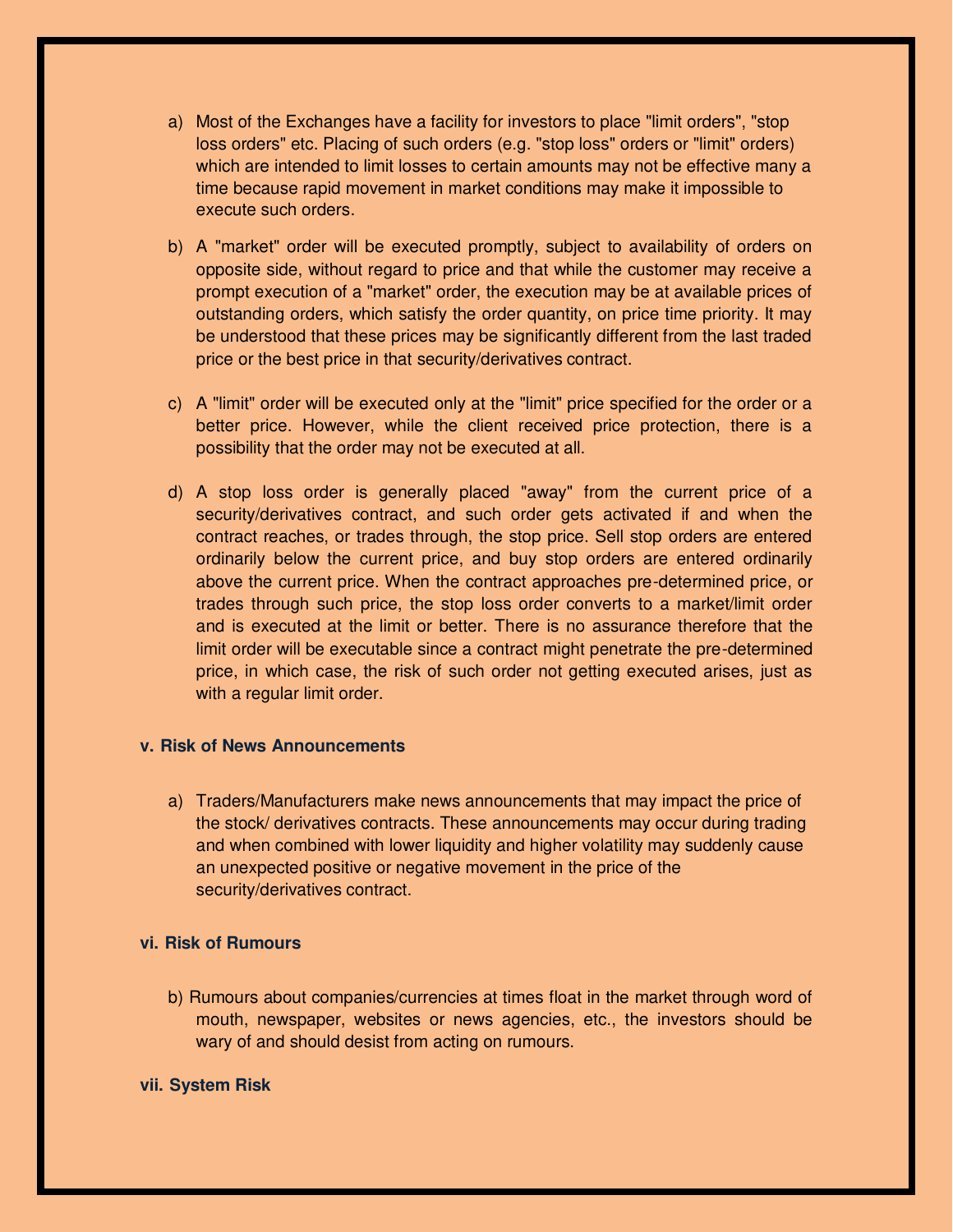- a) High volume trading will frequently occur at the market opening and before market close. Such high volumes may also occur at any point in the day. These may cause delays in order execution or confirmation.
- b) During periods of volatility, on account of market participants continuously modifying their order quantity or prices or placing fresh orders, there may be delays in execution of order and its confirmation.
- c) Under certain market conditions, it may be difficult or impossible to liquidate a position in the market at a reasonable price or at all, when there are no outstanding orders either on the buy side or the sell side, or if trading is halted in a security/derivatives contract due to any action on account of unusual trading activity or price hitting circuit filters or for any other reason.

#### **viii. System/ Network Congestion**

a) Trading on the Exchange is in electronic mode, based on satellite/ leased line communications, combination of technologies and computer systems to place and route orders. Thus, there exists a possibility of communication failure or system problems or slow or delayed response from system or trading halt, or any such other problem/glitch whereby not being able to establish access to the trading system/network, which may be beyond the control of and may result in delay in processing or not processing buy or sell orders either in part or in full. You are cautioned to note that although these problems may be temporary in nature, but when you have outstanding open positions or unexecuted orders, these represent a risk because of your obligations to settle all executed transactions.

# **2. As far as Futures Derivatives are concerned, please note and get yourself acquainted with the following additional features:-**

#### **Effect of "Leverage" or "Gearing":**

a) The amount of margin is small relative to the value of the derivatives contract so the transactions are 'leveraged' or 'geared'. Derivatives trading, which is conducted with a relatively small amount of margin, provides the possibility of great profit or loss in comparison with the principal investment amount. But transactions in derivatives carry a high degree of risk. You should therefore completely understand the following statements before actually trading in derivatives contracts and also trade with caution while taking into account one's circumstances, financial resources, etc.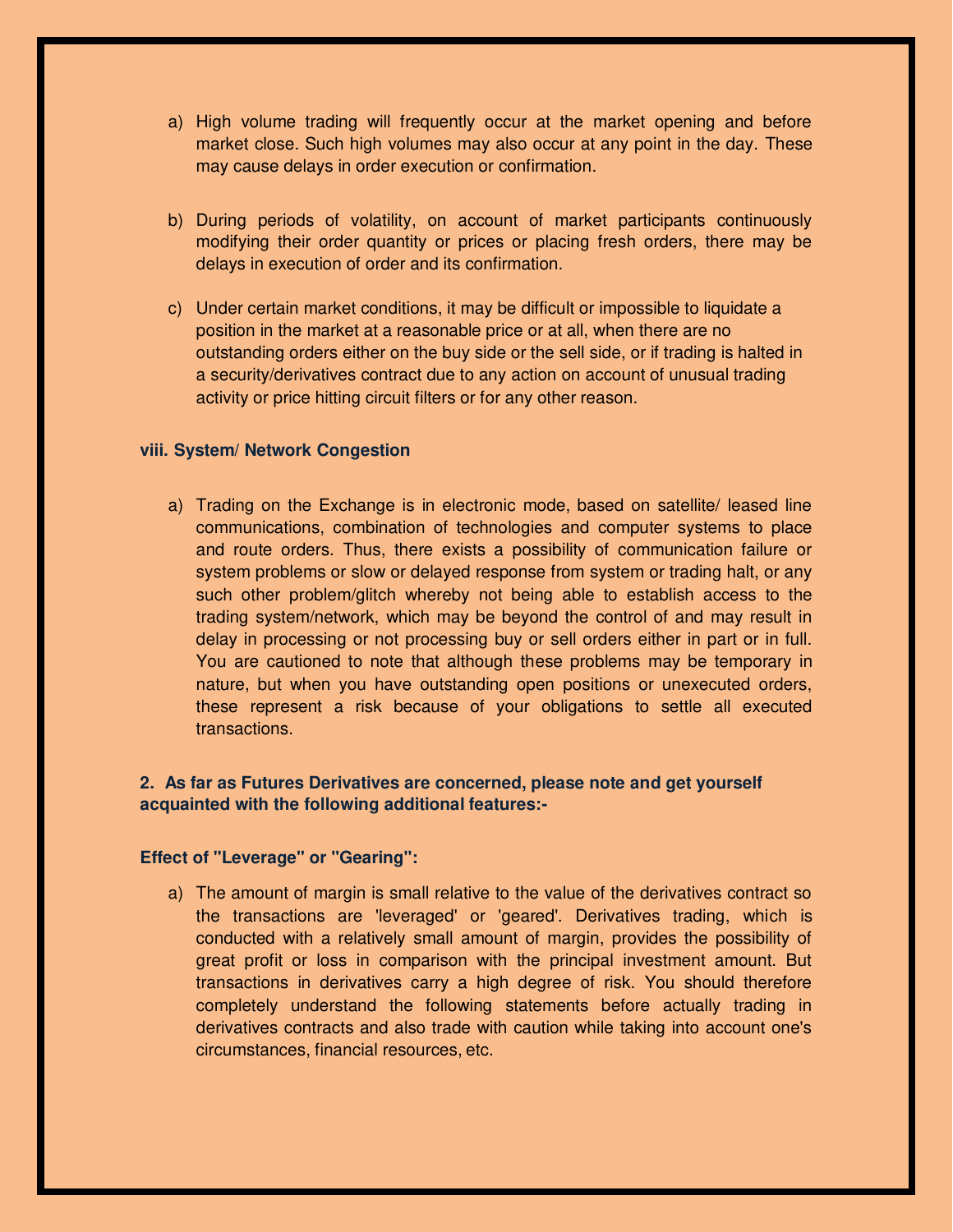- b) Trading in Futures Derivatives involves daily settlement of all positions. Every day the open positions are marked to market based on the closing price. If the closing price has moved against you, you will be required to deposit the amount of loss (notional) resulting from such movement. This margin will have to be paid within a stipulated time frame, generally before commencement of trading on the next day.
- c) If you fail to deposit the additional margin by the deadline or if an outstanding debt occurs in your account, the Member of the Exchange may liquidate/squareup a part of or the whole position. In this case, you will be liable for any losses incurred due to such square-up/ Close Outs.
- d) Under certain market conditions, an Investor may find it difficult or impossible to execute the transactions. For example, this situation can occur due to factors such as illiquidity i.e. when there are insufficient bids or offers or suspension of trading due to price limit or circuit breakers etc.
- e) Steps, such as, changes in the margin rate, increase in the cash margin rate etc. may be adopted in order to maintain market stability. These new measures may be applied to the existing open interests. In such conditions, you will be required to put up additional margins or reduce your positions.
- f) You must ask your Member of the Exchange to provide the full details of the derivatives contracts you plan to trade i.e. the contract specifications and the associated obligations.

# **3. TRADING THROUGH WIRELESS TECHNOLOGY OR ANY OTHER TECHNOLOGY:**

Any additional provisions defining the features, risks, responsibilities, obligations and liabilities associated with securities/commodities trading through wireless technology or any other technology should be brought to the notice of the client by the member.

### **4. General**

- a) Before you begin to trade, you should obtain a clear explanation of all commissions, fees and other charges for which you will be liable. These charges will affect your net profit (if any) or increase your loss.
- b) For rights and obligations of the Members/Authorized Persons/ clients, please refer to Annexure 3